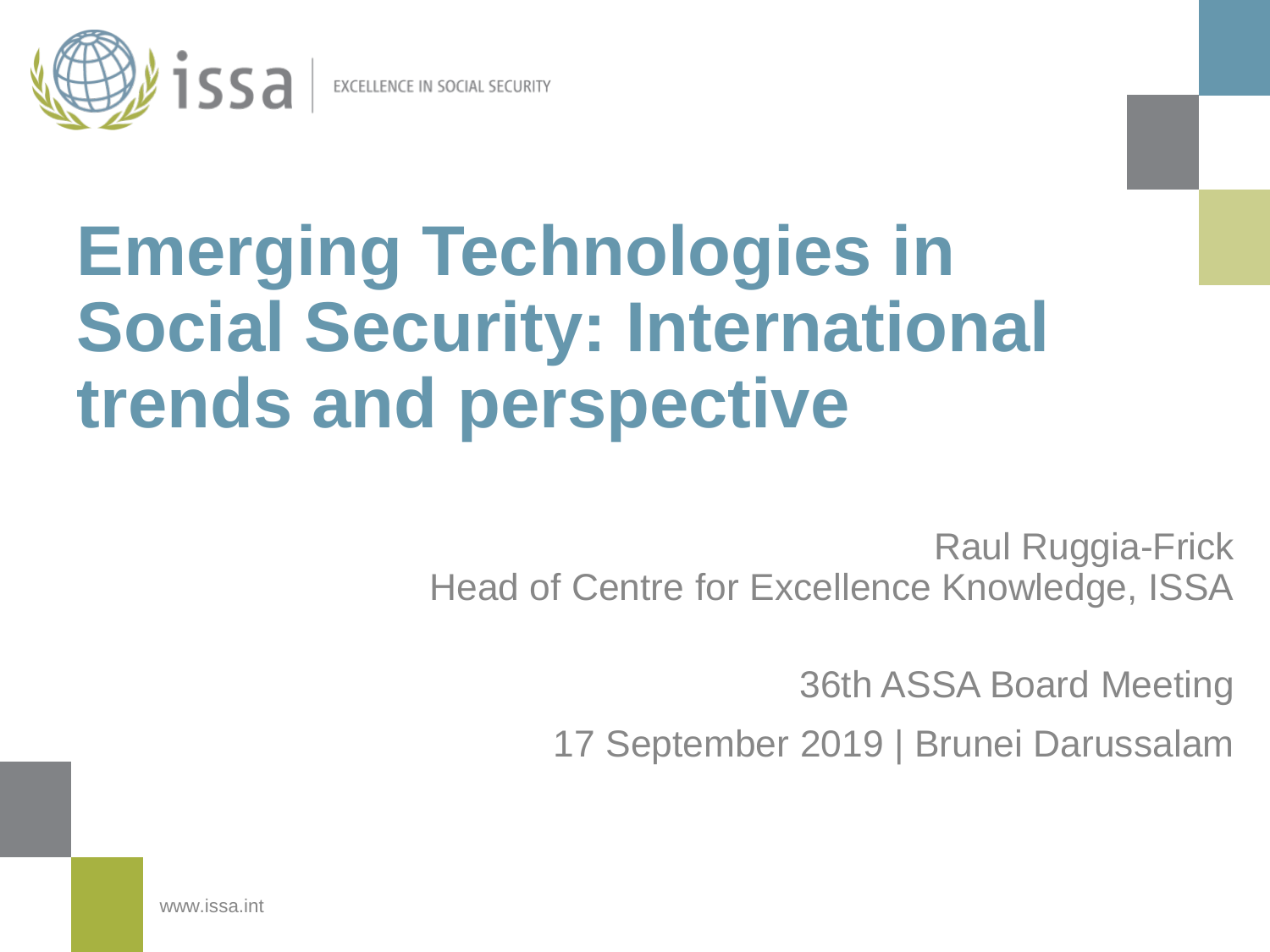

### **Outline**

- **Emerging technologies and social security**
- **Experiences applying emerging ICT**
- **Analysis: Barriers and risks vs. Opportunities**
- **Conclusions and related activities**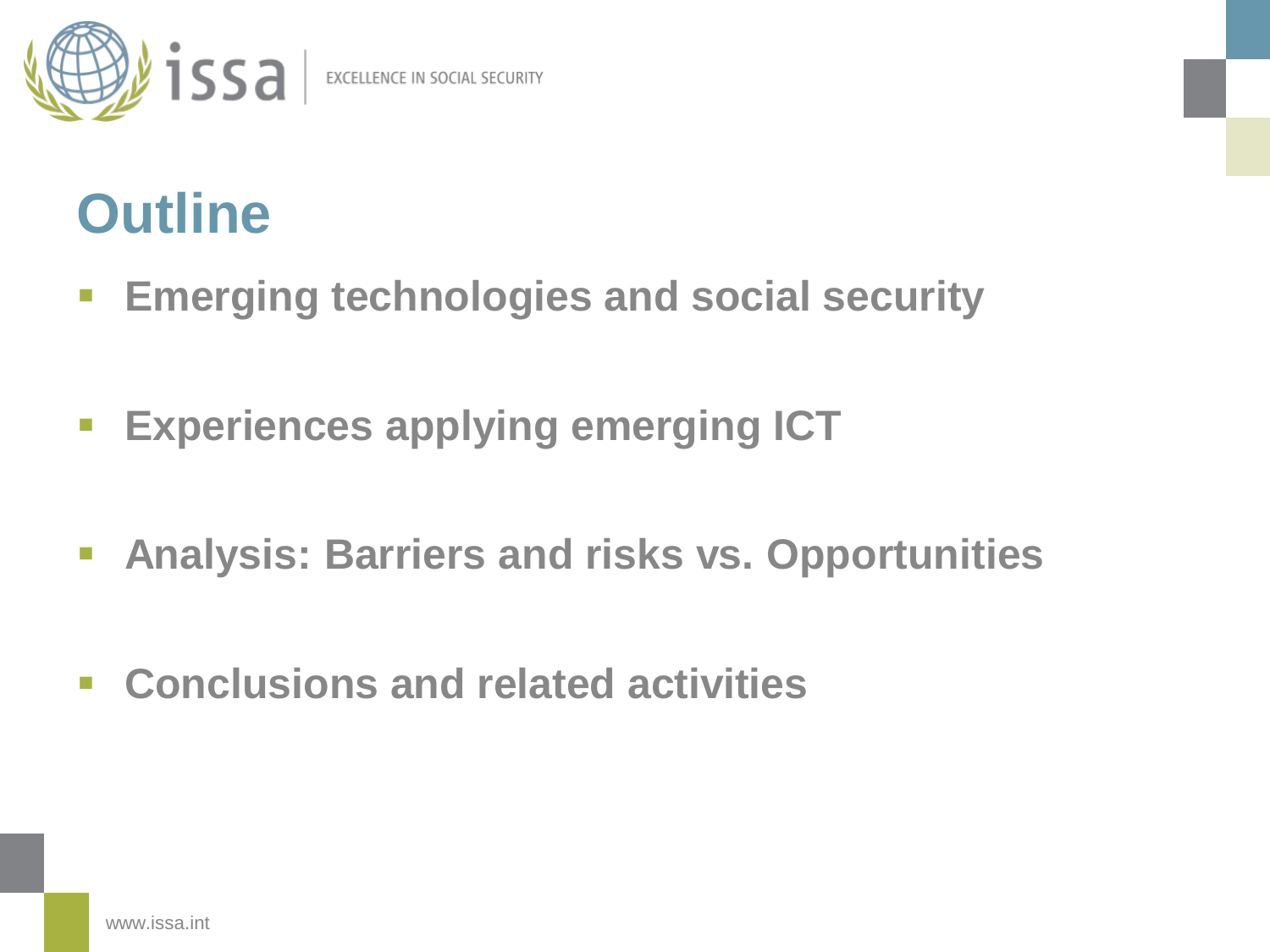

### **Emerging technologies and social security**

- **Social security institutions increasingly applying emerging technologies.**
	- Mainly Analytics on Big Data, Artificial Intelligence (AI), also Blockchain.

#### **For what purpose ?**

- **Tackling hard problems.**
- **Innovative social security measures through (innovative) ICT** solutions.

#### **Emerging technologies are strategic enablers for transformations:**

- **Improving customer services:** 
	- Personalized web portals, intelligent assistants, involving other partners.
- Understanding new phenomena and developing preventive measures.
- Improving institutional capacity to apply technologies for transformations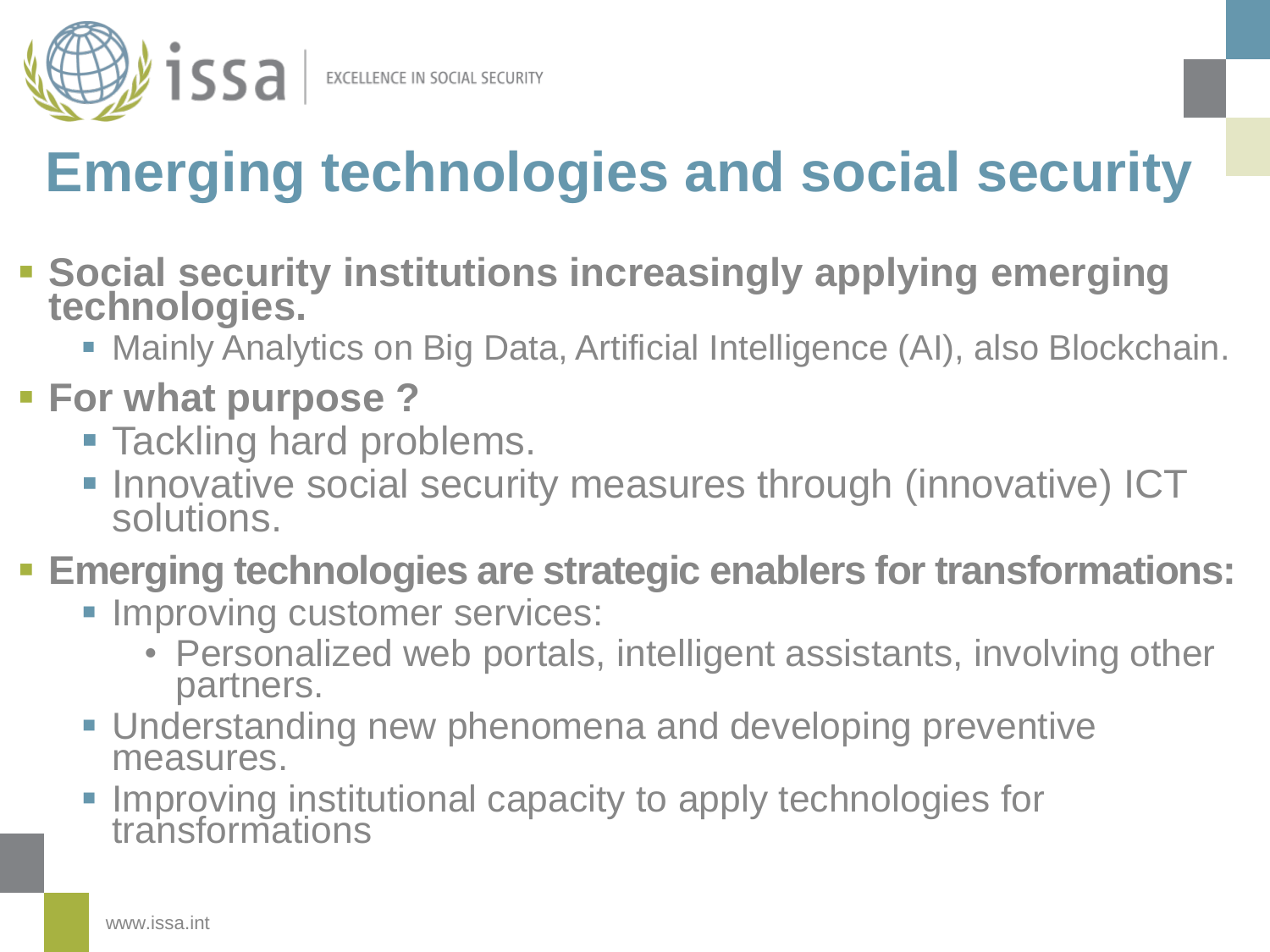

# **(Big) Data-driven technological solutions**

- **Analytics on Big Data enables to :**
	- **Discover and understand what happened.**
	- **Predict future developments with a certain probability**
- **Artificial Intelligence (AI) adds autonomy and decision making:**
	- Self-learning systems based on Big Data.
	- **Features:** 
		- Understanding heterogeneous Big Data, including regulations.
		- Communicating in natural language.
		- Autonomous decision making: *what to do next*
- **Applying AI in social security:**
	- How to take advantage of the AI's capabilities but also minimizing risks ?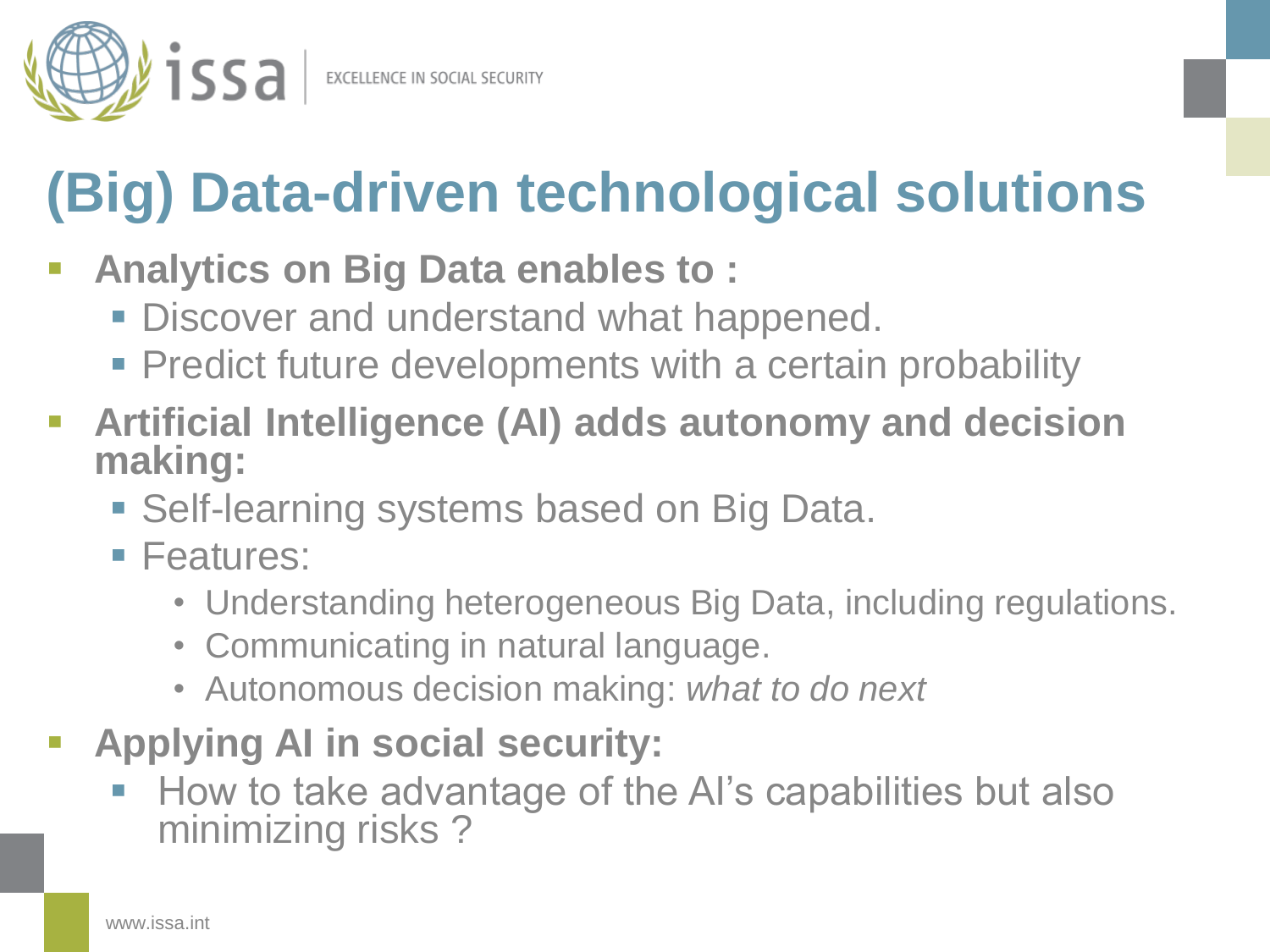

### **Analytics & Big Data: Discovery &Prevention**

| <b>Type of</b><br>application | <b>Project</b>                                                                                          | <b>Country</b>                                                      |
|-------------------------------|---------------------------------------------------------------------------------------------------------|---------------------------------------------------------------------|
| enabling<br><b>Discovery</b>  | Detection of complex fraud manoeuvres<br>Analysing beneficiaries' "itineraries" for service improvement | <b>CNAF, France</b>                                                 |
|                               | Detecting evasion and fraud in contribution collection                                                  | <b>AFIP, Argentina</b><br><b>BPS, Uruguay</b><br><b>TGSS, Spain</b> |
|                               | Detecting Fraud in Work Injury and accidents claims                                                     | <b>INAIL, Italy</b>                                                 |
|                               | Detecting Fraud in registration, contribution collection,<br>Occupational diseases and Unemployment     | GOSI.<br>Saudi Arabia                                               |
| <b>Prevention</b>             | Analysing Big Data to support preventive Health measures                                                | <b>IMSS, Mexico</b>                                                 |
|                               | National Big Data system covering Health & Social<br>Security data, supporting preventive measures      | NHIS, Korea                                                         |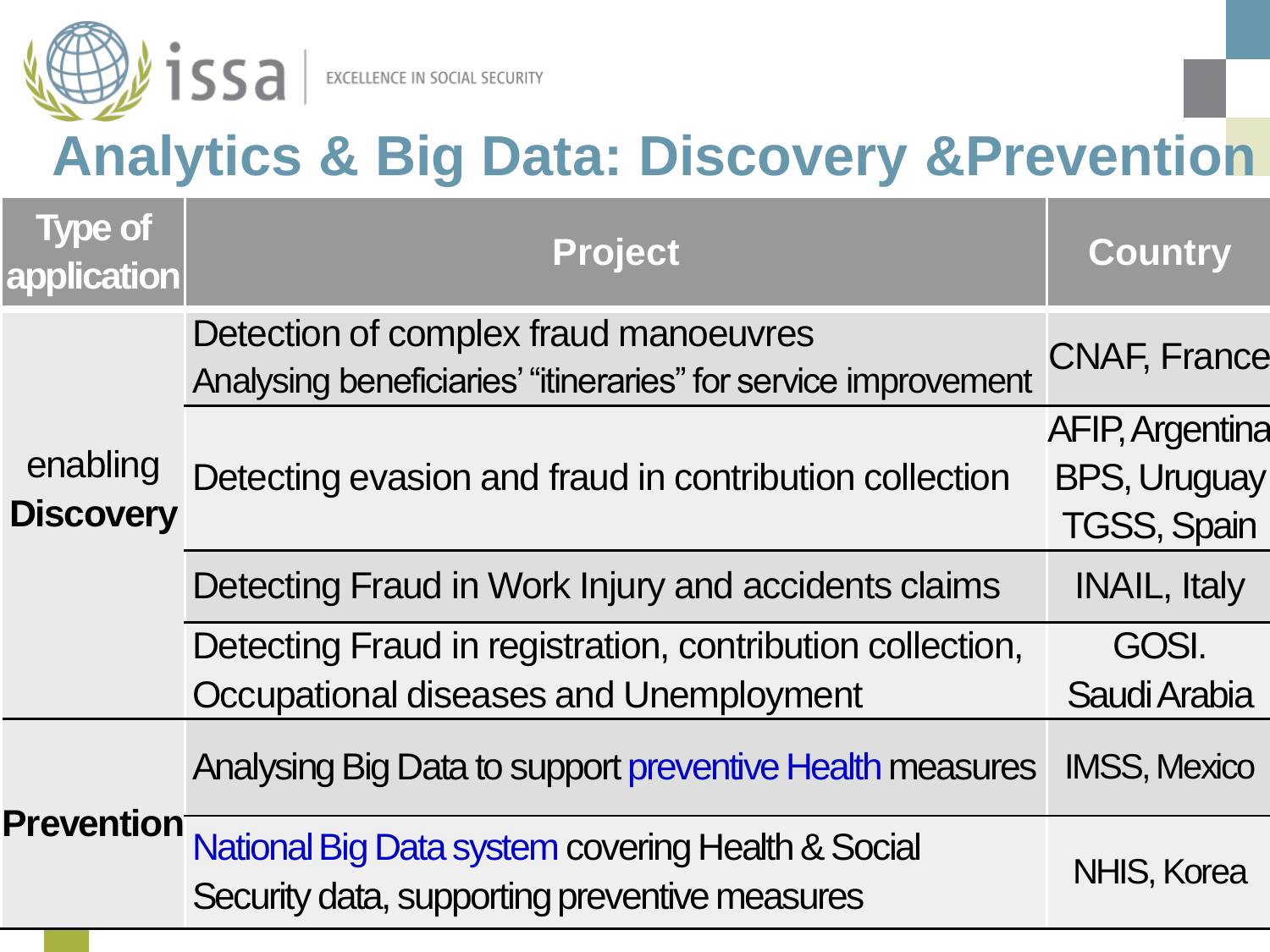

# **AI applications: Intelligent chatbots**

- **Goal of chat-based intelligent assistants:**
	- **Respond to users' inquires on specific topics in an** autonomous way simulating a human behaviour.
	- Available 7/24 and adaptation to users' preferences.
- **What the chatbot has to do:**
	- Analyse and understand user's questions in free natural language.
	- Manage the conversation flow.
- **Implementation:**
	- Train an AI system to respond to the inquires using:
		- Knowledge based with the contents for the responses.
		- Dataset with potential questions.
		- $\rightarrow$  Involves a lot of data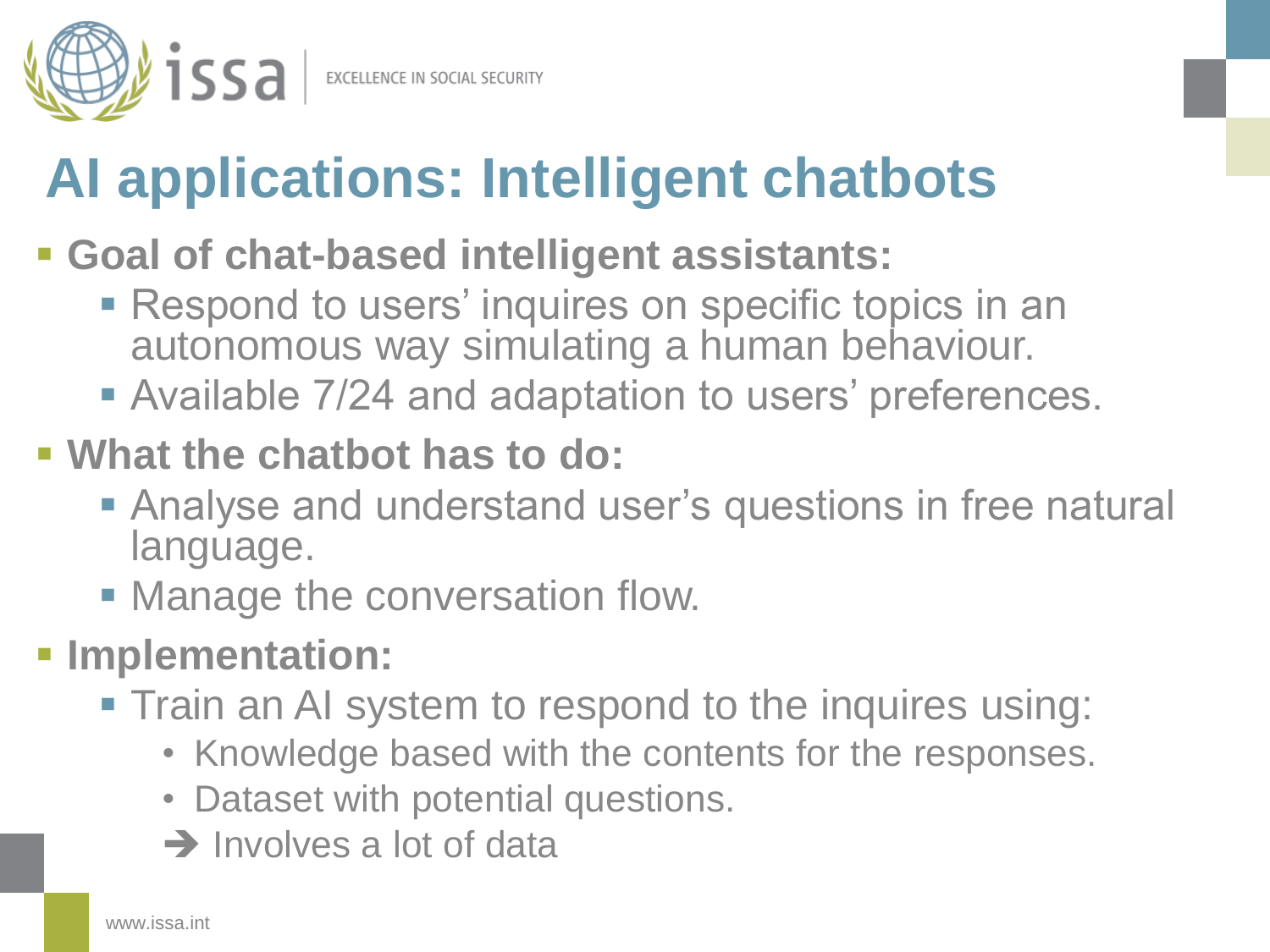

### **Intelligent chatbots experiences**

| <b>Applications</b>                                                                                                 | <b>Country</b>                              |
|---------------------------------------------------------------------------------------------------------------------|---------------------------------------------|
| Chatbots enabling a re-design of service delivery:<br>combining intelligent e-services and person-based<br>services | <b>EPF Malaysia</b><br><b>KELA, Finland</b> |
| Chatbot - Domestic workers scheme                                                                                   | BPS, Uruguay                                |
| Chatbot – Occupation accidents and diseases                                                                         | SRT.<br>Argentina                           |
| Chatbot in benefits case management                                                                                 | HVW/CAPAC,<br><b>Belgium</b>                |
| Chatbot for general inquires on social security services                                                            | <b>GOSI, Saudi</b><br>Arabia                |
| Chatbots to support beneficiaries' inquiries                                                                        | <b>EPF Malaysia</b>                         |

www.issa.int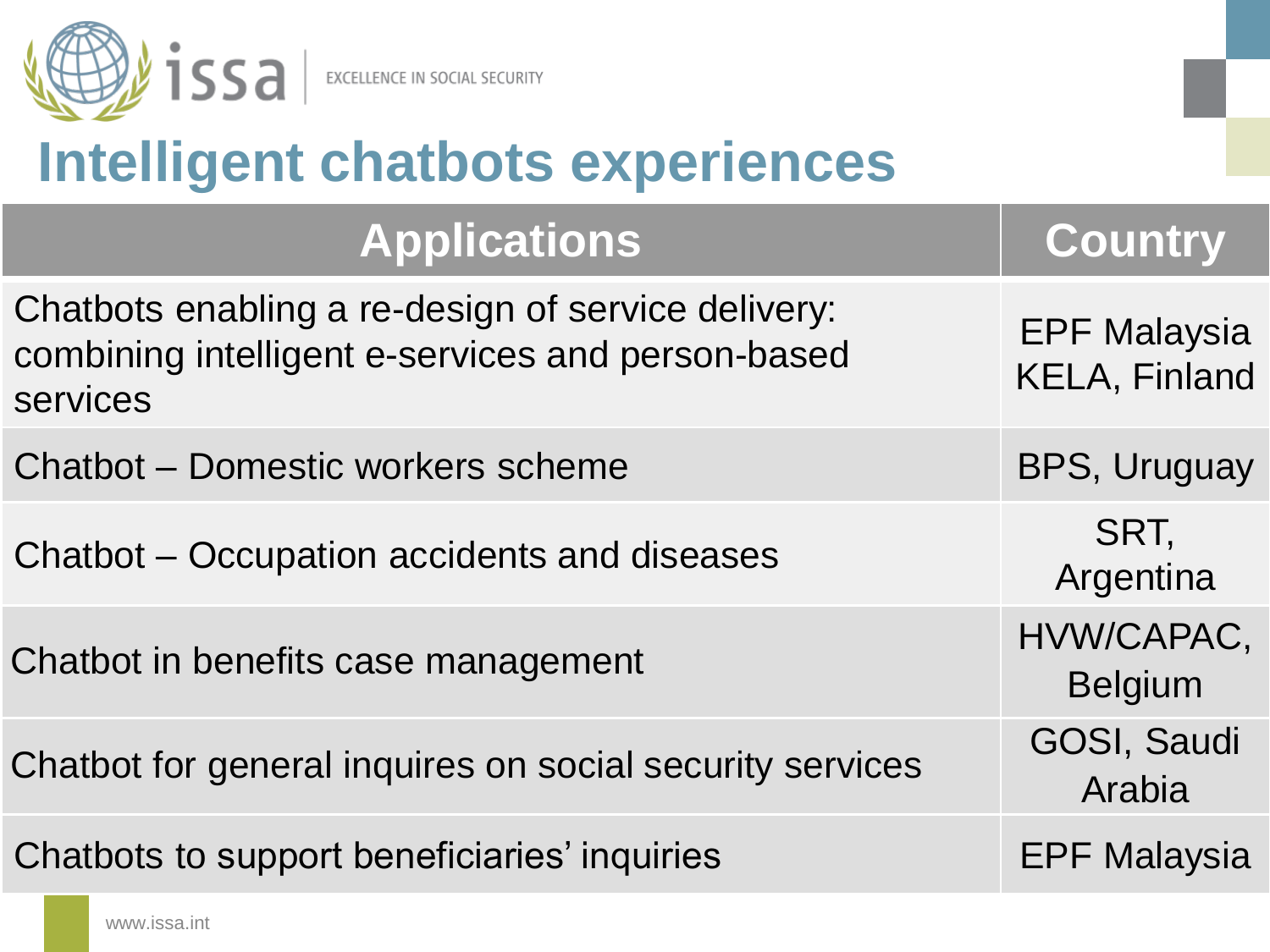

# **Blockchain**

#### **Key aspects:**

- Blockchain is a **distributed ledger**
- **Shared** across a number of nodes
- **Business transactions are** permanently recorded in **sequential immutable** way
- **A Blockchain is neither stored nor** managed by a central authority
- *Consensus:* collaborative process to agree on the validity of a transaction

#### **Main applications**:

• Finances, traceability, highly distributed transactions.

### **Experiences.**

- Estonia:
	- e-Health records, e-**Prescription**
- Belgium:
	- Re-eng. health insurance information
- Saudi Arabia (GOSI):
	- Pilot: sickness certificates and data exchange Gulf **Countries**
- **Spain (INSS), IBM, ISSA:** 
	- Pilot: traceability of international data exchange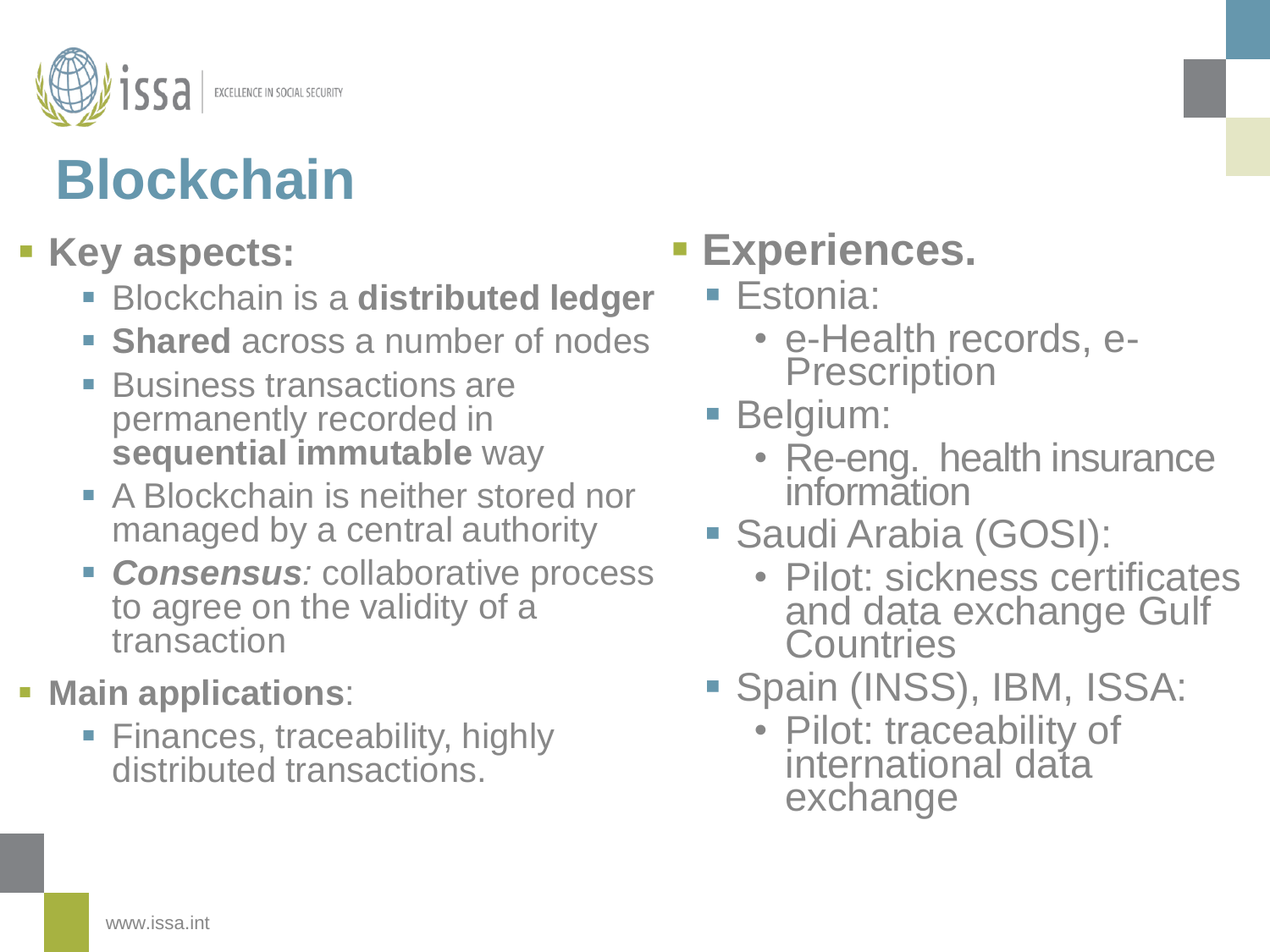

### **Emerging ICT for improving institutional capacity**

| <b>Project</b>                                                                                                                                                       | <b>Country</b>         |
|----------------------------------------------------------------------------------------------------------------------------------------------------------------------|------------------------|
| Transformation of the ICT platform and operational models for<br>providing proactive, comprehensive services by adopting<br>cutting-edge technologies (e.g. AI).     | <b>KELA</b><br>Finland |
| Comprehensive business re-engineering and modernization of                                                                                                           | <b>INPS</b>            |
| ICT platform comprising communications, Master Data, e-                                                                                                              | Cape                   |
| services, BI and Analytics                                                                                                                                           | Verde                  |
| Digital Transformation for building a data-driven and highly<br>automated organization by adopting cutting-edge technologies:<br>AI, machine learning and Analytics. | <b>EPF</b><br>Malaysia |

### **Key messages:**

- **Improve institutional capacity to adopt cutting-edge technologies in** order to carry out strategic transformations.
- Smarter use of human capital and technological innovation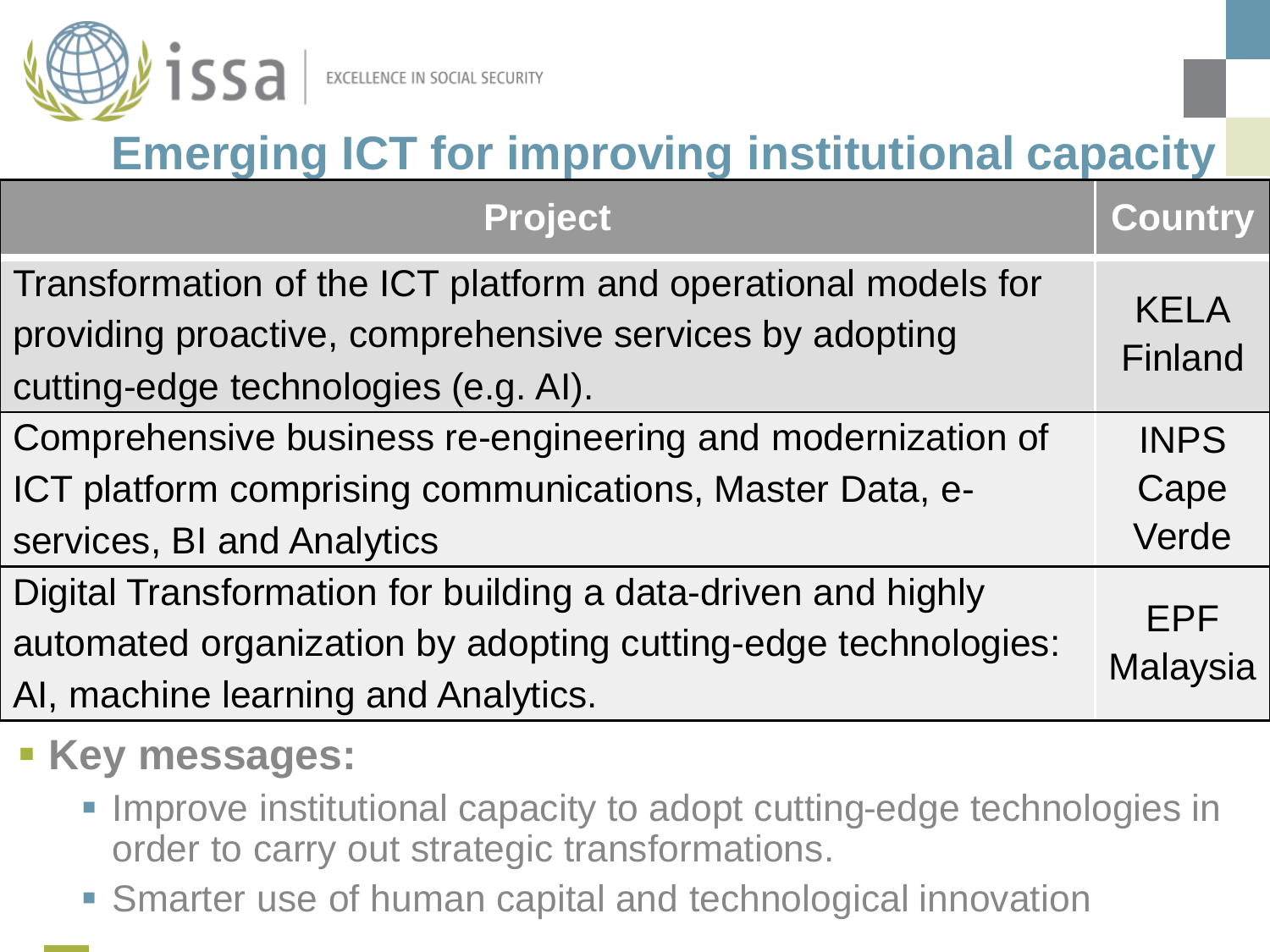

# **Analysis: Challenges and Opportunities**

#### **Challenges:**

- Complexity and costs of adopting new technologies and transforming business processes
- Ensuring required data quality levels for effective analysis and AI application.
- Comply with data protection regulations in Big Data applications.
- **Economic and reputation risks due to failures.**

#### **Opportunities:**

- **Generalized technology adoption by customers.**
- **Improved Data Management and data availability.**
- E-Government development: inter-institutional connection, interoperability
- **Increasing awareness among CEOs and Management on the** crucial role of ICT in social security.
- **Growing innovation culture in social security.**

www.issa.int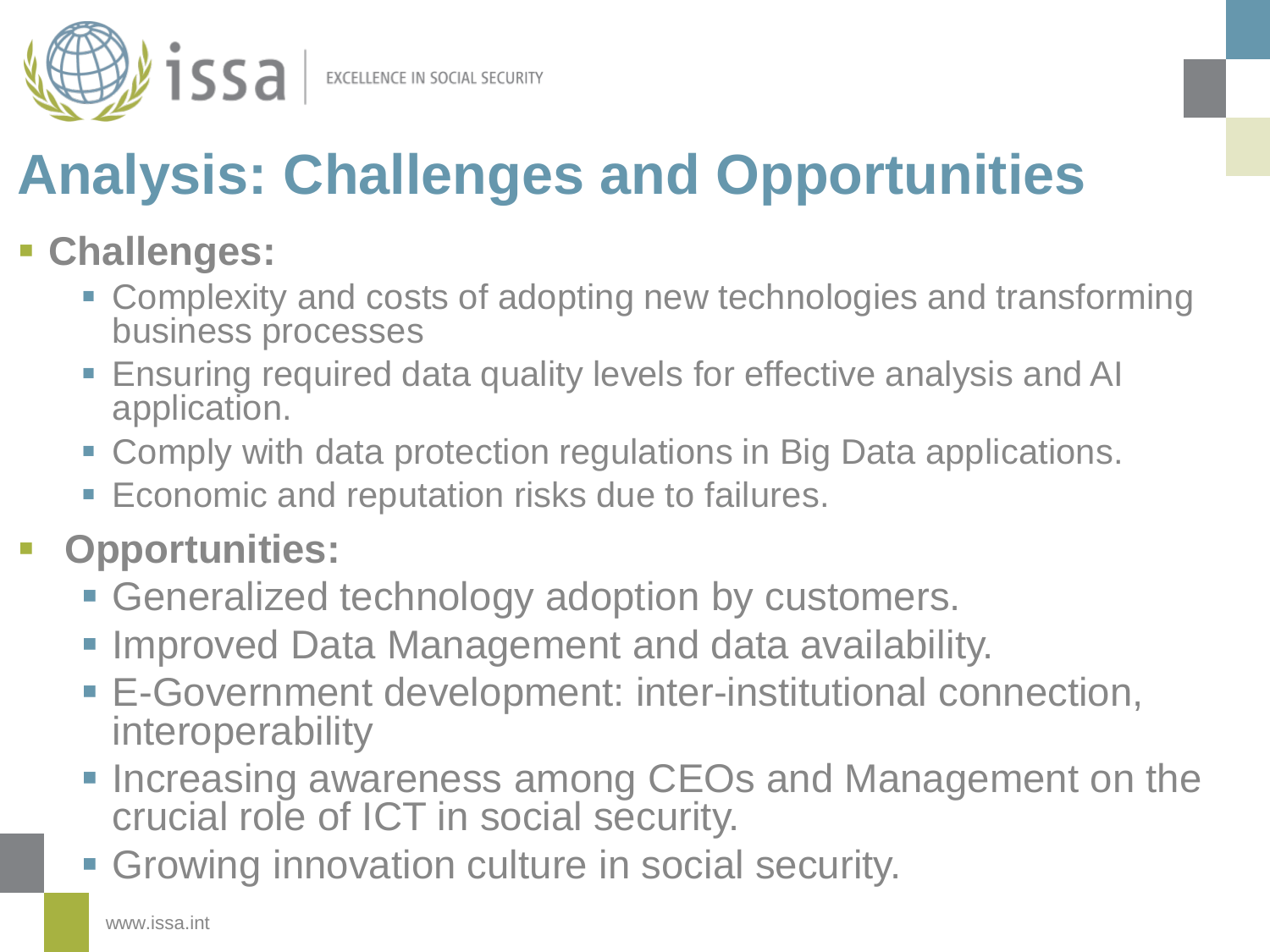

### **Conclusions and related ISSA activities**

- **Fast evolution of technologies and adoption in social security:**
	- Technologies are a key enabler for improved services and administration.
	- Social security institutions develop capacities to adopt emerging technologies
- **Innovation and emerging technologies are increasingly relevant for social security institutions.**
	- For improving customer services, operations and prevention capabilities.
	- Leveraging on institutional & external data → data-driven social security
- **Other emerging ICT relevant for social security:**
	- **Biometrics, Internet of Things**
- **ISSA activities :**
	- World Social Security Forum (14-18 October 2019, Brussels).
	- Collecting innovative practices, including experimental experiences.